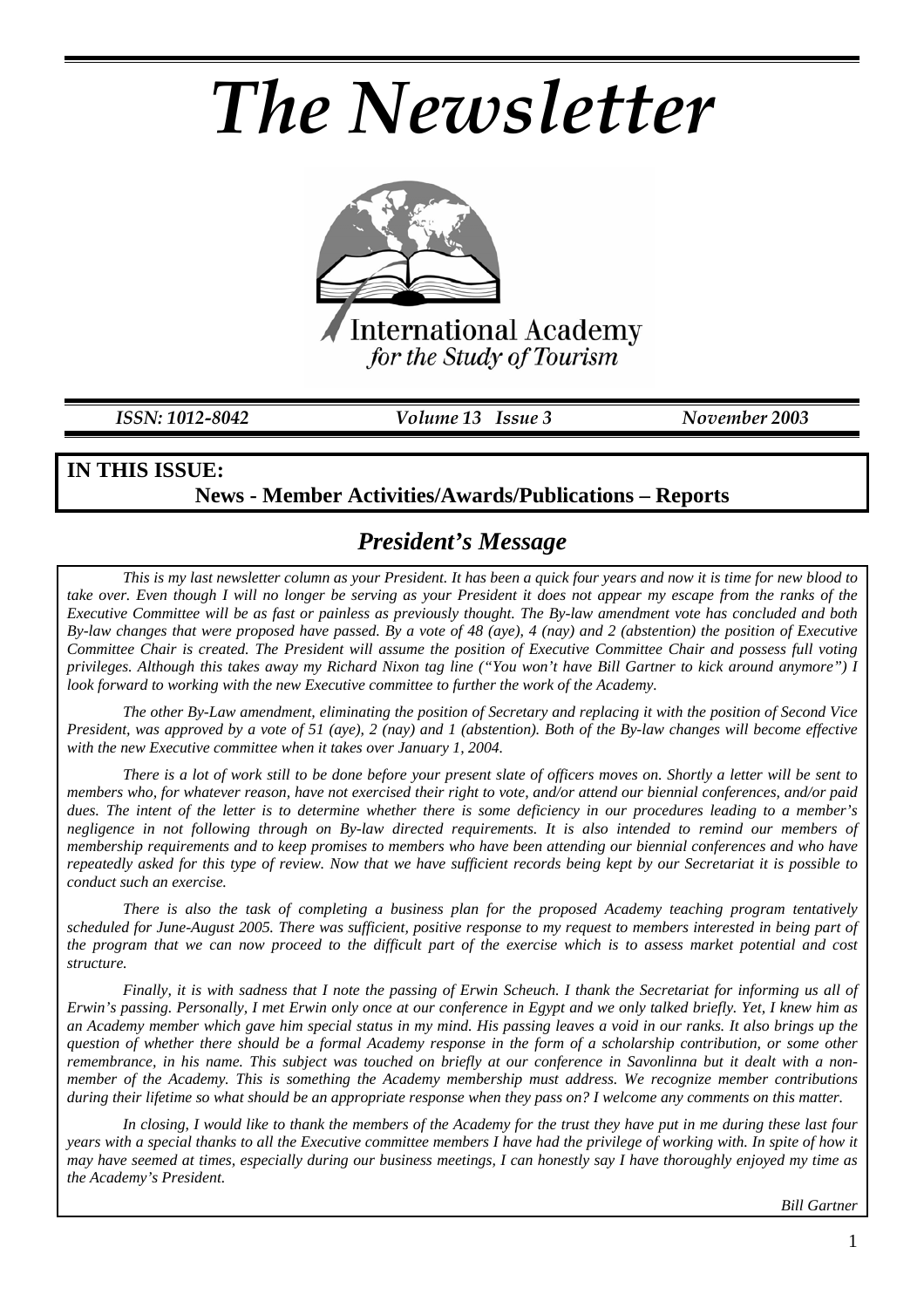**Loss of An Academy Member** 

#### **Prof. Dr. Erwin K. Scheuch**

Born June 9, 1928 in Cologne Died October 12, 2003 in Cologne.

As director of the Institute for Comparative Social Research (later Institute for Applied Social Research) and the Central Archive for Empirical Social Research at the University of Cologne (GESIS - ZA) he devoted many of his energies to the development of international comparative research and the infrastructure of social research.

Methods of social research never were important to him for their own sake. He always connected the critical analysis of the status and development of contemporary societies with a historical and internationally comparative perspective. One of his principles was "Observe carefully, analyse through to the end and only then come up with judgements". Freedom of research was the indispensable basis for the analyses of critical issues in society, which he frequently undertook with his wife, Dr. Ute Scheuch and which were presented in the media.

In highest offices of national and international Associations and through more than 1800 publications he gained world wide visibility. In spite of severe illness he worked with highest concentration to the end and finalized with his wife two volumes on social change "Theories of Social Change" and "Contemporary Societies in the Process of Social Change", which are now delivered on the book market.

> Ekkehard Mochmann 13 October 2003

## **Forthcoming Academy Publications**

Julio Aramberri and Dick Butler are pleased to inform members of the Academy that the volume consisting of papers from the Macau Academy Meeting has been sent to Channel View publications, with an additional introductory chapter from Bill Gartner and a concluding chapter by the editors. We will be informing the members as soon as we are aware of publication date, but this is likely to be the middle of next year. The title of the volume is *Tourism Development: Issues for a Vulnerable Industry***.** 

Dick Butler

#### **Academy Dinner Invitation**

All academy members are invited to join Kit Jenkins and myself for dinner in conjunction with TOURISM STATE OF THE ART II in Glasgow, Scotland. The Conference is June  $27<sup>th</sup> -30<sup>th</sup>$  2004 and the IAST event will be on Monday June  $28<sup>th</sup>$  in The Scottish Hotel School. All members are cordially invited.

Tom Baum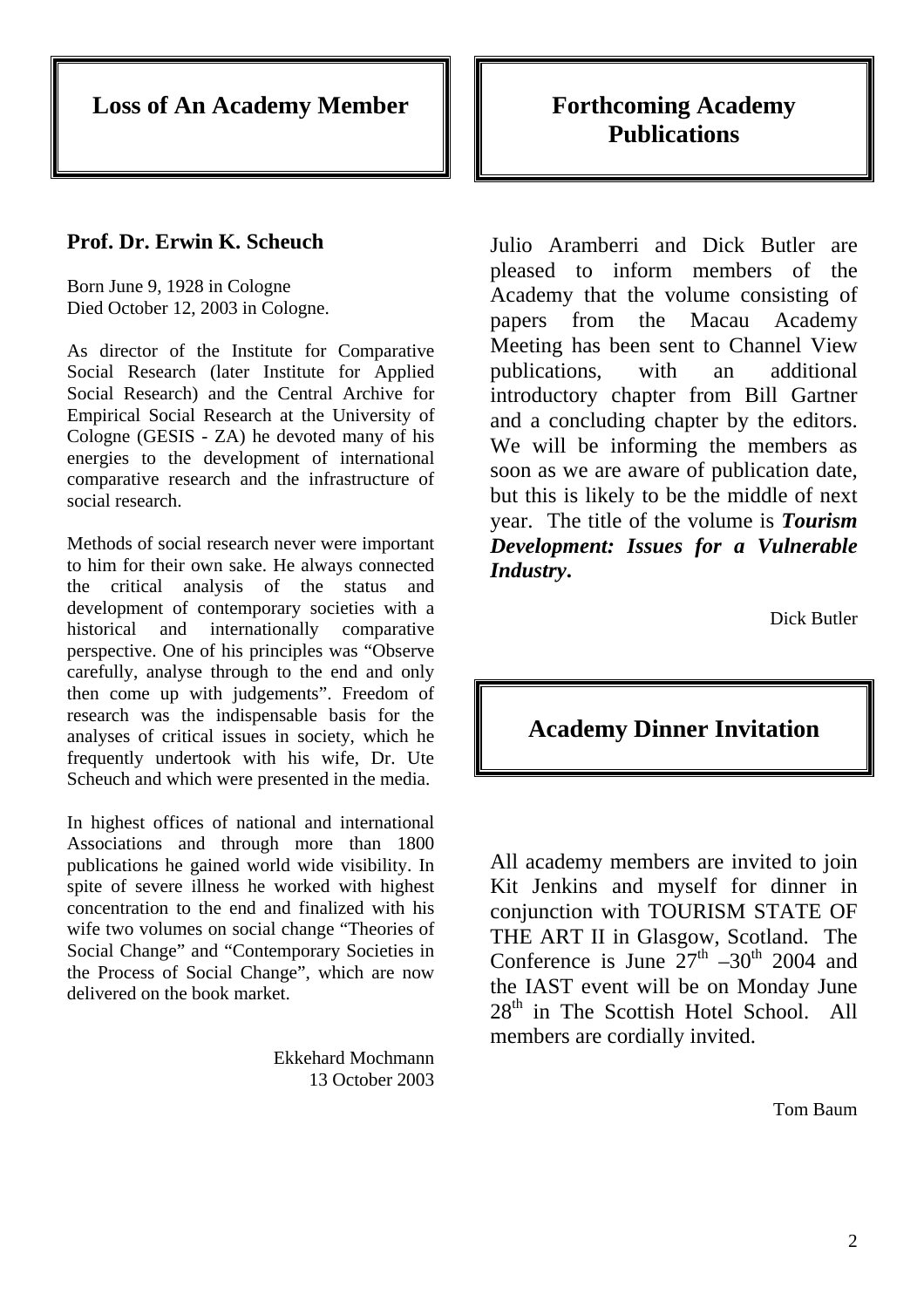# Conference Review: The 7<sup>th</sup> Academy Gathering in Finland

As announced, the  $7<sup>th</sup>$  meeting of the International Academy for the Study of Tourism (Academy) was held in Savonlinna (June 29 - July 5, 2003), under the auspices of the Finnish Universities Network for Tourism Studies (FUNTS). The Academy's biennial meeting was, as always, an august gathering of approximately 70 odd tourism stalwarts many of whom were accompanied by spouses and / or guests. The Academy's meetings serve two basic purposes – firstly, to update oneself on the recent researches and, secondly, to conduct meetings / discussions on the past and future events / policies of the body. With the latter being a 'member – only' activity, the former is open to members, guests, and hosting organization, besides the Wine and Cheese session. Local organizations (government and private) participate in the event with a view to introducing the conferees to their cultural specialties.

In keeping with the academic intention of the Academy, the title of the conference was, "The State of the Art in Tourism Research". With such an accommodating conference title, all papers / presentations did find a relevant place. The broad themes that emerged from the presentations were – methodology, culture, theory and application, consumer research, industry, sustainability and finally tourism research. Nevertheless, most of the presentations overlapped in terms of these major categories.

There were three contributions that dealt specially with methodology. Crouch presented his joint contribution with Brent Ritchie on the Analytical Hierarchy Process (AHP) to assess the determinant attributes of a conceptual model of destination competitiveness. Smeral, on the other hand, questioned the methodology applied in the TSA system. He proposed that the system needed to expand its definition so to include indirect effects and intermediate consumption for it to correctly reflect the contribution of tourism to the national GDP. In the context of methodology, the credibility of the personal interview method was further elaborated by Arch Woodside. Along with McDonald and Burford, he analyzed the 'long interview method' to deduce the many virtues of this method.

The theme of culture was handled from varying perspectives. Juanita Liu proposed some methodological considerations in the valuation of the economic role of culture and arts in relation to tourism. Her work was based on the premise that culture was not merely intangible but an invisible 'commodity'. Quite similar to this view were those of Yamashita who made no pretensions to declare that culture, today, was 'located between the state and the market' and that the Balinese, having accepted this reality, were manipulating culture to fabricate an identity that could be sold for consumption. Graburn seemed to tune into this observation in his sociological inquiry of the

Japanese gift exchange tradition. One may consider his presentation to be more a study of the changing social fabric in the emerging conflict visible in the intergenerational values in gift exchange and buying tradition. By way of culture, Swain's paper was an anthropologist's inquiry into the issues of cosmopolitanism in gendered tourism.

Three papers were focused on the application of adapted theories in tourism. Two of these presentations used the Chinese community for sampling purposes. While Hsu study investigated Chinese travellers' intention formation by using the framework of the Theory of Planned Behaviour (TPB), Wall offered his observations from his application of the Stressful and Conservatism model. The former studied the Chinese travelers to conclude on the importance of beliefs in attitude formation and consequently decision-making. Wall's presentation on resident populations surmised that if 'true development' has to occur then the living circumstances of the local communities must be fully appreciated so to ensure benefits of tourism development to them, too. McKercher studied the 'travel active disabled' people to arrive at a six-stage model wherein the first travel experience after the onset of the disability played a crucial role in travelability of such persons.

Consumer research in travel and tourism does generate a fair measure of interest among academicians. Mazanec's contention that theory and model building are 'quite' the same in theoretical contexts, was definitely scholastic. With this assumption he went on to develop a tourist behaviour micro model in order to explain the theory of consumer behaviour research. Linda Richter dwelt upon a very 'innocent' and 'vulnerable' segment of travellers. She focused attention on the risks involved in children's travel. The numerous issues highlighted by Richter abegged definite public policy and action agenda.

There were a few papers on industry and innovation. Murphy's talk on Porter's Cluster Theory, may seem like a latecomer, since his primary objective was to use this manufacturing-industry specific model for a service industry. However, Du's tabled paper was a step further in using Porter's analysis to study the growth patterns of transnational tourism enterprises. Assuming that innovation was the key to the survival of firms, Alan Williams delved into aspects of innovation for the sustenance of destinations. In a similar vein Eadington made a plea to consider casino development as a 'meaningful' option in tourism advancement.

(continued on page 4)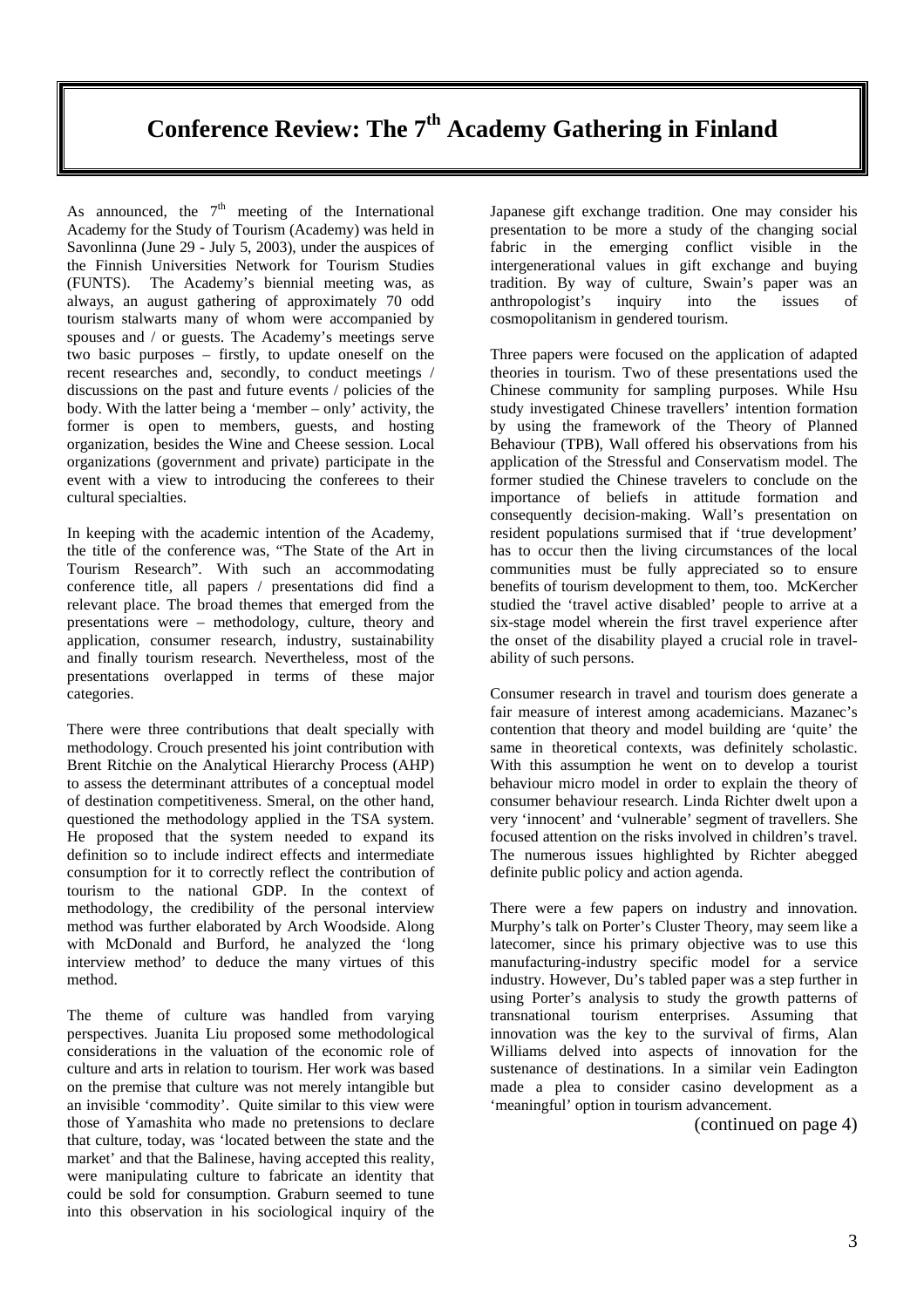# **The 7th Academy Gathering in Finland**

By the few presentations on the theme of sustainability, it may seem that scholarly interest on this concept is waning. The papers presented in the category of sustainability were certainly very divergent. Singh and Singh presented the evolution, growth and development of tourism in the Indian Himalayas.

The recent trend of new social movements in tourism was reported with the proposition that traditional model of Himalayan pilgrimages were undergoing a renaissance which could best be described as 'environmental pilgrimages'. Gosar's title, 'Grain by Grain Yields Bread, Brick by Brick Produces A (Tourist) Resort', was particularly catchy. Dealing with cross border co-operation in the Dreilaendereck area of Austria, Italy and Slovenia, he explained the sustainable bricklaying concept that brought the three countries together to pool-in their diversity in order to create a cohesive tourist destination. On sustaining urban tourism, through the 'mutagenecity' of events, particularly festivities, Verbeke elaborated on the need for identification of parameters towards the development of a research model on tourist opportunity spectrum in urban tourism. While on the theme of sustainability, the practice of tourism appears to be threatened by global winds of insecurity. Butler's discussion on the reactions and awareness of terrorism to potential destinations, must be considered timely, and in need of serious attention.

Although all the presentations may be categorized under the category of Tourism Research, yet some papers were typically academic in their content. For instance the report on the Working Group, Space Tourism by Valene Smith, makes a crucial contribution to tourism research. Among the many interesting facts revealed in the presentation, one may be amused to learn that it was the Russians who not only prompted NASA to enter the Space Race but later led the American government to the realization that '(space) tourism pays'. Dann voiced his genuine concern on the nature of tourism literature. His presentation questioned the credibility of recent tourism literature and the subsequent theory building process. Julio's paper (not presented) too contained similar sentiments, as he wondered at the direction of tourism research. Aguilo and Jafari reported on the current innovations in tourism education. Referring to the case of Universitat de les Illes Balears' Masters and PhD programme as an 'unmatched tourism laboratory', they discussed the strengths and weaknesses of this education technique.

Sheldon too presented some controversies emanating from the use of information technology (IT) which was both powerful as well as an invisible tool. Hall's paper was focused on the issue of mobility, which while being a favourite theme among tourism researchers, was (according to him) partially unexplored. He looked at the geographical and disciplinary mobility in tourism studies as an enriching proposition in tourism research. Goeldner

perhaps enjoyed himself as he delivered a rendition on 'tourism over 35 years'. Reactions to his paper were rather mixed, though amusing.

All the presentations were rounded up in nine technical sessions spread over two and a half days. Another one and half days were devoted to three workshops with the hosts. Post conference trip was scheduled for St. Petersberg (Russia). Other highlights of the conference were the world famous Finnish Opera, the Lake Tourism trip and a visit to the local museum, the Savon castle and the Punkaharju Forest Reserve. Two Academy meetings were scheduled in between to accomplish the other mission of the Academy. The members parted with an agreement to meet in Beijing for their next meeting in 2005

In conclusion, it was interesting to note the academic attention received by China. Besides having a fair number of presentations during the conference, one could observe their growing numbers as Academy members too. A word of appreciation for the secretariat assistance provided by K S Chon and his two-some team of PhD students. At the FUNTS headquarters Arvo Peltonen and Ms Ulla were always around for pleasant exchanges.

Shalini Singh, Associate Professor Department of Recreation & Leisure Studies Brock University, 500 Glenridge Avenue, St. Catharines Ontario L2S 3A1 CANADA

## **CTRD, India enters research collaboration with CTCC, UK**

**Centre for Tourism Research & Development (CTRD)**, Lucknow, India is an autonomous, non government body focusing majorly on tourism academics and research. The Centre has recently signed a Research Cooperation Agreement with the **Centre for Tourism and Cultural Change (CTCC)**, Sheffield Hallam University. The CTCC is a transdisciplinary research and development organization whose purpose is to examine tourism and culture in the changing world.

The agreement entails that each party would:

- 1. Recognize each other's organization as a research partner and develop shared research project between individuals and teams.
- 2. Seek funding for joint research projects.
- 3. Establish a network for the dissemination of research and other research related information.
- 4. Promote one another as a research partner.
- 5. Host study visits, staff sabbaticals, PhD student visits, guest lectures etc.

The main aim of the agreement is to provide a framework that will benefit each organization and help them in the field of research.

Center for Tourism Research & Development A-965/6 Indira Nagar, Lucknow – 226016 Email: tvsingh@sancharnet.in Website: www.trrworld.com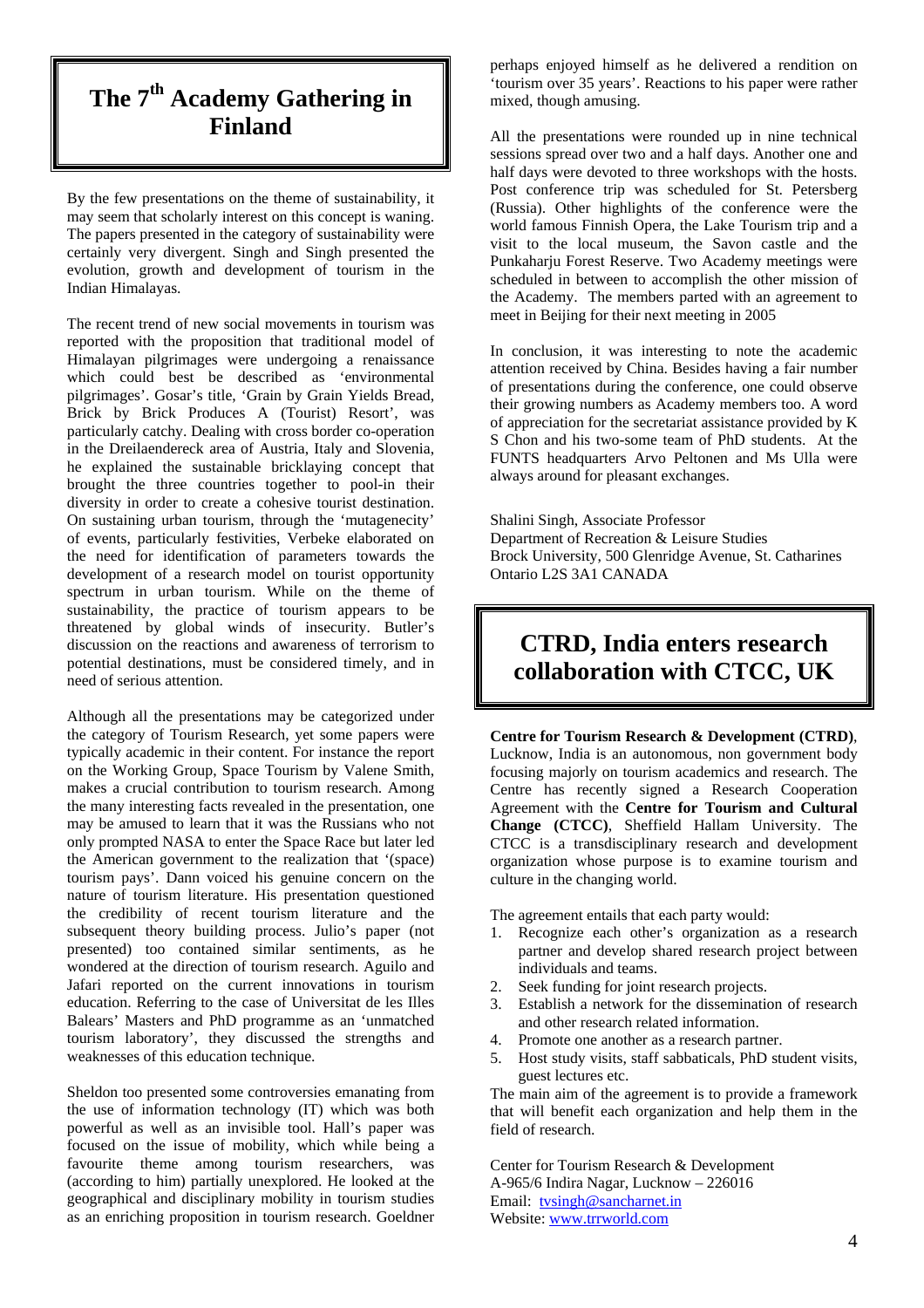# **Jackie Chan Inspired Hong Kong PolyU Students**

At the invitation of The Hong Kong Polytechnic University (PolyU)'s School of Hotel and Tourism Management (HTM), international movie star and Hong Kong Tourism Ambassador Hon. Dr. Jackie Chan shared his experience of promoting Hong Kong to PolyU students on 28 October. Over 1,000 students attended Jackie's lecture, and the function was a huge success.

According to Prof. Kaye Chon, Chair Professor and Head of HTM, this event was staged to mark the beginning of the Chair Professor's Distinguished Lecture Series. "We are most honoured to have Jackie Chan to kick off this new initiative," he said. "Jackie did a great job in motivating our students by sharing his personal view of life, his way of striving for excellence and how we should work together in time of difficulty."

Jackie talked about his experience in promoting Hong Kong and the importance of goal setting. He believes that a person's success greatly depends on setting the right goal, and one should never give up what he or she believes in. There were failures but he kept trying and setting new goals.

Jackie has been appointed as Hong Kong's official Tourism Ambassador since 1995. Over the years, he has taken part in various large-scale activities to promote the image of Hong Kong. In the recent global tourism revival campaign organised by Hong Kong Tourism Board, (continued on page 6)

## **East Carolina University Welcomes Tourism Expert, David Edgell, to the Faculty**

East Carolina University welcomes David L. Edgell, Sr., Ph.D. to the faculty of the Department of Nutrition and Hospitality Management in the College of Human Ecology. Dr. Edgell will be the principal architect in developing course structure and programs within a new Center for Tourism on the East Carolina University campus.

Dr. Edgell has vast experience in the field of tourism and is a leader in the area of sustainable tourism, i.e., attracting tourists while maintaining the long-term economic environmental viability and integrity of a particular destination or region.

Dr. Edgell has written six books and over 100 articles and monographs on trade, tourism, and economic development. Most recently, he was the director of the Center for Tourism, Travel and Hospitality at the University of Missouri in Kansas City. He has been nominated by members of the Tourism Policy Council representing 26 Kansas and Missouri communities to serve on the U.S. Department of Commerce's United States Travel and Tourism Promotion Advisory Board. This board advises the Secretary of Commerce on strategies to promote international tourism and enrich the quality of life for local citizenry. He has also served as the Vice President of Strategic Marketing at MMG Worldwide, Under Secretary of the U.S. Department of Commerce Commissioner of Tourism for the U.S. Virgin Islands, President of the National Rural Tourism Foundation, and charter member of the International Academy for the Study of Tourism.

(continued on page 6)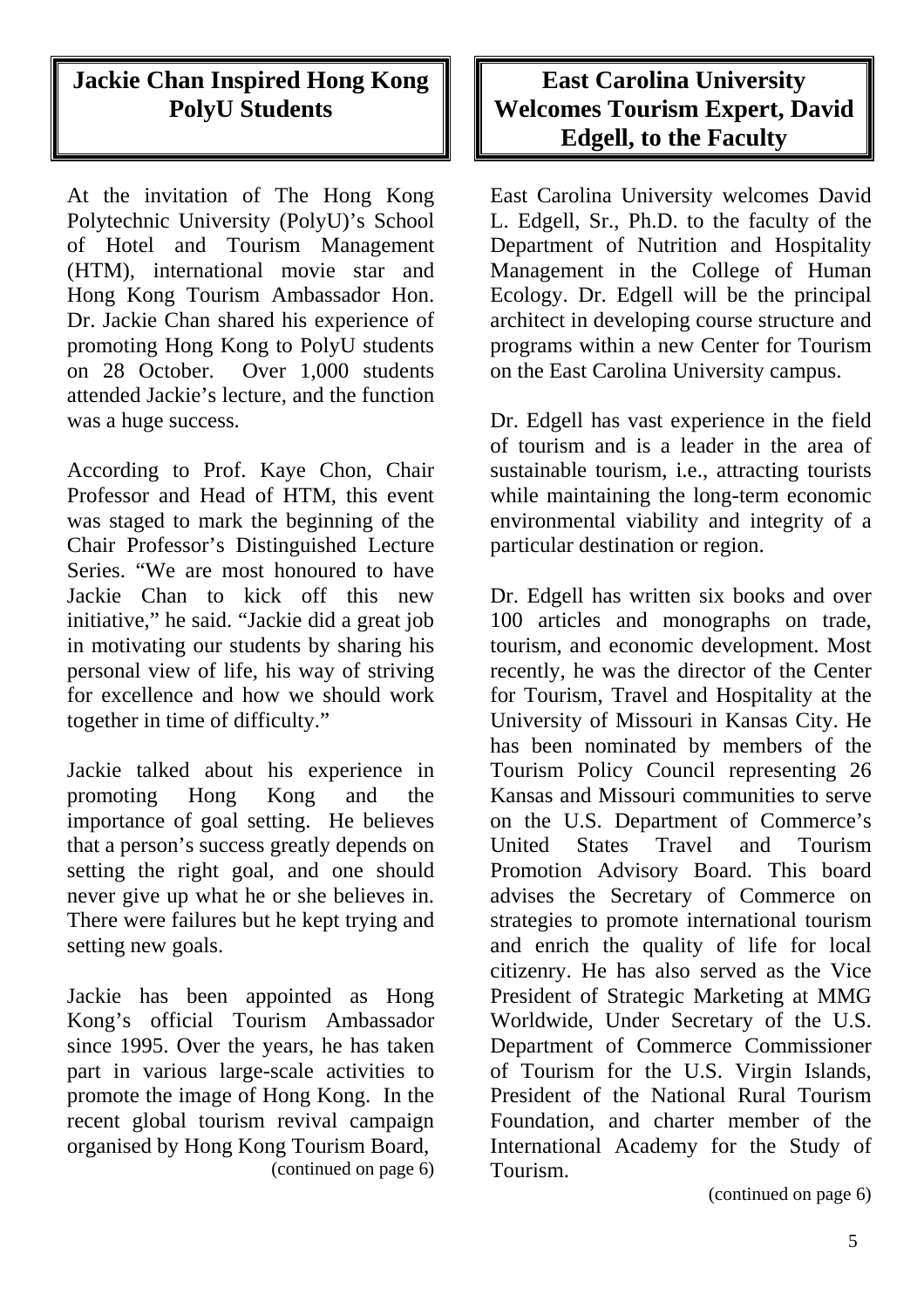# **Jackie Chan inspired HKPolyU students**

(continued from page 5)

Jackie has played host in television commercial to invite visitors around the world to travel to the territory.

Jackie was welcomed at PolyU by Deputy President Mr. Alexander Tzang and Prof. Kaye Chon. Professor Chon disclosed said that HTM will invite hospitality gurus and leading industry leaders to share their insights with PolyU students, enabling them to broaden their horizon and to keep abreast of the latest development in the industry.



From left: Head of HTM Prof Kaye Chon, Dr. Jackie Chan, Deputy President Mr. Alex Tzang at Hong Kong PolyU on 28 October 2003

#### **East Carolina University Welcomes David Edgell**  (continued from page 5)

He serves as adjunct professor of tourism/business at George Washington

University, Washington, D.C. and at the

University of Hawaii. In 1990, George Washington University honored him for his "Outstanding Contribution as a World Tourism Leader."

At East Carolina University, Dr. Edgell will bring great expertise to his hospitality management students in the Department of Nutrition and Hospitality Management.

As director of the center, he will seek out community leaders across eastern North Carolina and help unite tourism coalitions to further develop the industry. He plans to connect tourism planners, academics, and entrepreneurs with people, policy makers and organizations seeking to utilize tourism as an economic development tool and as a purveyor of an improved quality of life.

In his remarks about David Edgell, East Carolina University Provost William Swart said, "As one of the world's leading authorities on travel and tourism, Dr. Edgell brings a wealth of experience to ECU. His current area of emphasis, sustainable tourism, is a key issue for eastern North Carolina."

East Carolina University Chancellor William Muse has designated education, health, economic growth and development, and cultural enrichment as priority initiatives for developing eastern North Carolina. The Center for Tourism's mission will be to address at least three of these priorities for the region. David Edgell maintains a web site at www.davidedgell.com Office: phone 252-328-4962

Release by: Peggy Novotny, Marketing Coordinator, College of Human Ecology, East Carolina University, 102 Ragsdale Hall, Phone: 252-328-2882, Fax: 252-328-0315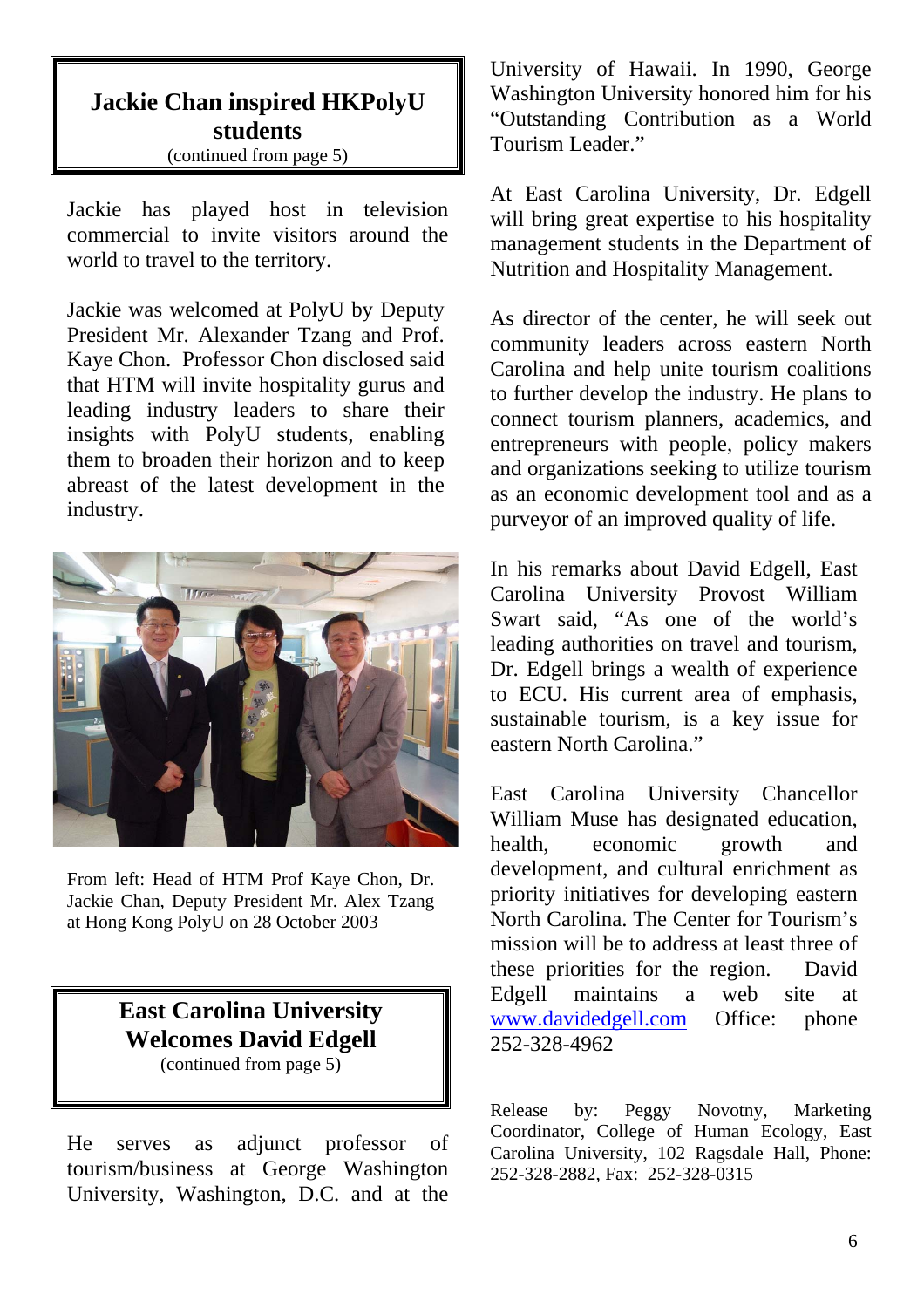## **Member Activities**

*Kaye Chon –* Kaye received the "FTA Hospitality Leadership Award as a Humanitarian" from Fred Tibbitts and Associates. The Award carried a cash prize of US\$5,000 which he donated to the scholarship fund in his School at The Hong Kong PolyU. He spoke at the World Tourism Organization General Assembly in Beijing, China, on " Crisis Management and Tourism Recovery in Hong Kong After SARS". Finally, he has published the following papers lately:

"Modelling and forecasting the demand for Hong Kong tourism," *International Journal of Hospitality Management*, 22 (4), 2003 (coauthors: Haiyan Song and Kevin Wong)

"Convention Industry in South Korea: an Economic Impact Analysis," *Tourism Management*, 24, 2003, pp. 533-541 (co-authors: Seongseop Kim and Kyu Yoop Chung)

"Survivorship in International Chain Restaurants in Korea," *FIU Hospitality Review*, 21(1), 2003, pp. 22-31 (co-author: Woogon Kim).

*Erik Cohen –* Erik's work in recent years focused on Thailand. In the area of tourism, his work has by now resulted in three books: two collections of articles ("Thai Tourism", White Lotus, Bangkok 1996, reprinted 2001 and "The Commercialized Crafts of Thailand", Curzon, London and Univ. of Hawaii Press, Honolulu 2000) as well as a monograph ("The Chinese Vegetarian Festival in Phuket; Religion, Ethnicity and Tourism on a Southern Thai Island", White Lotus, Bangkok 2001).

A collection of his more general articles on tourism, including a number of case studies, entitled "Contemporary Tourism: Diversity and Change" is about to be published by Elsevier/Pergamon in Jafar's TSS series. His current work is concerned with various recent or new developments in Thai tourism, such as the emergence of an obscure event, the Naga Fire Balls on the Mekong River into a major tourist attraction (to be published in Graburn's

collection on tourism in Asia) or the destructive effect of filming "The Beach" on a pristine beach in southern Thailand.

Since his retirement, he is living mostly in Thailand where he is among else editing a series of books entitled "Studies in Asian Tourism", of which two volumes have already been published. Prospective authors are invited to submit bookproposals or manuscripts to: D. Ande Publisher, White Lotus GPO Box 1141 Bangkok 10501 Thailand, email: ande@loxinfo.co.th

*Abdul Kadir Haji Din –* Kadir has moved to Ohio University and his current email address is din@ohio.edu.

*Jiang Du* – The English name of Jiang's university has changed from Beijing Second Foreign Language University to Beijing International Studies University (BISU). BISU's new website is http://www.bisu.edu.cn and Jiang can be contacted at his new email address: jdu@bisu.edu.cn

*David Edgell* – Dave has finally settled in his new position at East Carolina University. His new contact information is:

David L. Edgell, Sr. Ph.D. Professor and Director, Center for Tourism Hospitality Management, College of Human Ecology East Carolina University 126 Austin Building, Greenville, North Carolina 27858 Tel.: 252-328-4962; Fax: 252-328-4963 Email: edgelld@mail.ecu.edu Secretary: Maria D. Allen Email: allenma@mail.ecu.edu

*Doug Frechtling –* Doug has been elected Chairman of the World Tourism Organization Education Council for a two-year term. The Education Council is the Technical Subcommitee of the WTO Committee of Affiliate Members with experise in matters of knowledge, education, training and research. The Council comprises academic, training, and other institutions that have obtained the Tedqual Certification from the WTO-Themis Foundation and conduct education, training and research programs in tourism.

(continued on page 8)